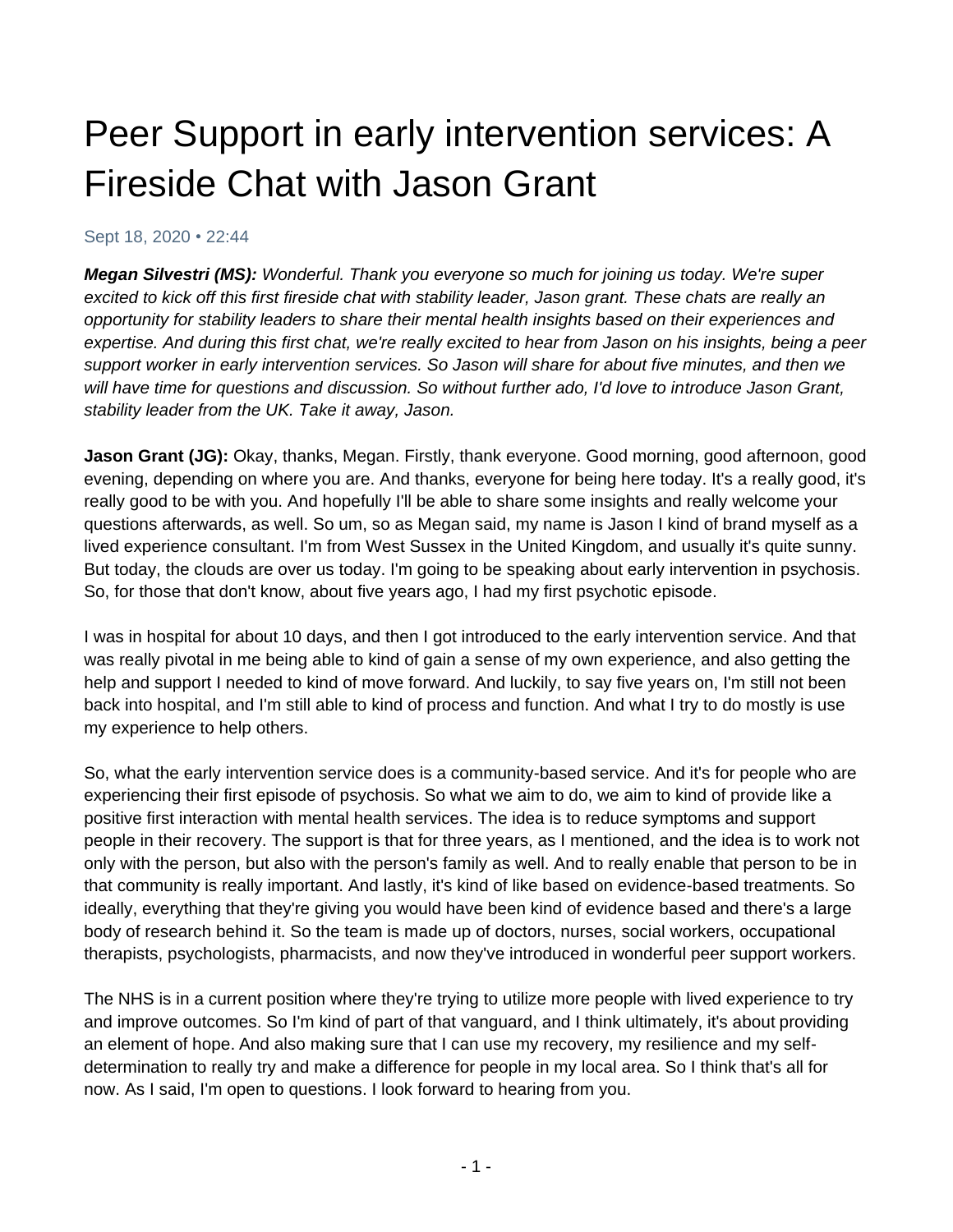### *MS: Thank you so much, Jason, for sharing. And before we go into a time of questions, our team has a question for you. Can you tell us a story about someone that you've helped?*

**JG:** So basically, I've only been in the early interventions for about six weeks now. And so most of our content, we're not doing any face to face contact at the moment. So most of our contact is over the phone, or via video chats like this. And so one of the ways I've been able to help is that actually, because I think the biggest issue that people are facing, whether they've got a mental health condition or not, is that loneliness, and loss of social connection. So actually, I shadowed one of the nurses and they had this person and they weren't really sure what to do with them. So they kind of knew that they were missing their social support, so I said we need to get them into the working together groups.

Luckily, I'm at a very forward-thinking trust. So we have these meetings, a bit like The Stability Network, where, people can come online, they can see other people with lived experience of mental health conditions, and just have this open conversation about where people are at, and everybody offers suggestions about what they could do to kind of alleviate some of their loneliness. So we run these working together groups, and there's about three of these a week, but the funny thing is that the nurses had never heard of these groups. And because I think sometimes when practitioners are working, they're really focused on other things, they're not really focused on the kind of holistic support that people need. Whereas because I've been through the service, I'm able to know what's out there and able to kind of make that suggestion for the person. So yeah, it's every little bit of knowledge and information that we can share is really appreciated.

*MS: Thanks, Jason. So, we do have another question that I think you answered this a little bit in your last answer, but I'll ask this one anyway - how does it benefit someone in mental health crisis to have a peer support advocate?*

**JG:** Yeah, I think for me, it's about having somebody who can identify and really fully understand and appreciate what you're going through. I didn't want to kind of go into too much detail about psychosis, but it's a very scary experience, it's probably one of the worst experiences I've ever experienced in my entire life. When you're in it, you don't feel that there's a way out of it at all. And when you're interacting with people, like with professionals, it can almost feel like they're telling you what to do, but they're not really understanding what's really going on for you, and how difficult it is for you to just get out of bed in the morning.

So I think having a peer, someone who has actually been through it themselves and has walked that journey, and just to be able to kind of sit with somebody and really listen to what they're going through. And just say there is light at the end of the tunnel that there is hope. I think that's the most vital thing. And one of the things that really encourages me - so I'm involved in a lot of mental health advocacy, and I love joining groups, like The Stability Network, where I can meet other people that are going through similar experiences because, like fundamentally, yeah, mental health is a very lonely journey. So if you meet another person that's gone through a similar situation, it makes you believe that, you know what, it's possible for me to function as well. And it's possible for me to have some sense of life as well. So I think it's vital, the peer support model. We're not judging people or making sure they're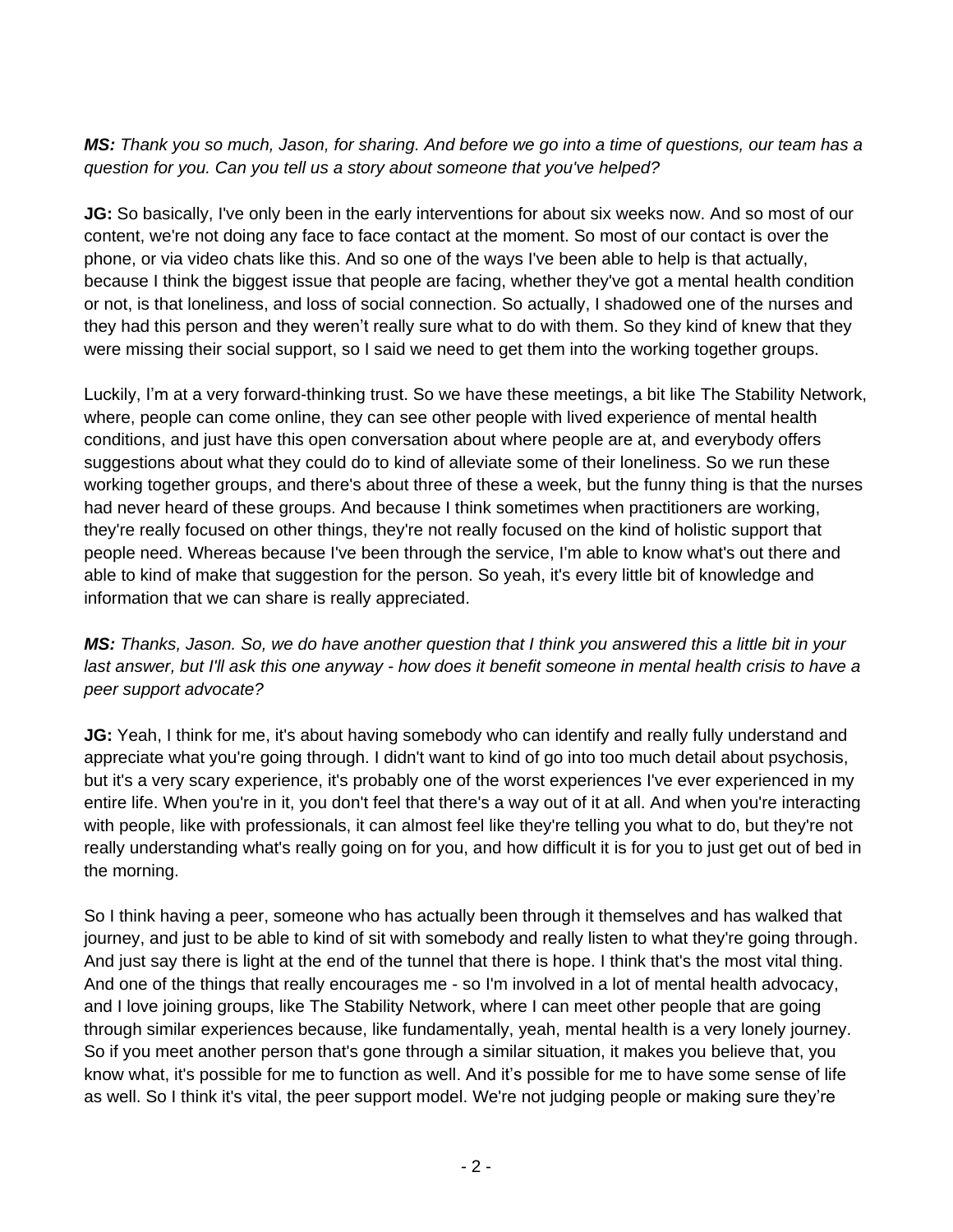adhering to medication or talking to their counselors. I'm just there to make sure there is someone they can speak to on that personal level, and we can just talk about life in general. I think it's vital to meet people who've gone through similar situations, really, because it's helped me in my life as well.

*MS: So important. Thanks, Jason. Great, we have a couple of questions that have come in. And this next one is also anonymous. Do the main national mental health charities do enough for minority groups in the UK, in your opinion?*

**JG:** It's a difficult question. So what I should say, is I'm also a researcher and we've been doing this project in Manchester, looking at ethnic inequality and severe mental illness. And we've been running this study for about a year. So this is before COVID and before Black Lives Matter. And actually, we were at that time, we knew that there was a problem in the UK, not just with charities, but with other services as well, like the NHS, where some ethnic minority groups were not getting the same positive outcome as other groups like white British people. And so we identified this as a problem, but I think with COVID, and Black Lives Matter these issues are coming to the floor for everybody to see in its entirety. But I think in the UK, we have a big class problem. And I don't mind talking about class problems. I'm not sure if you have the same class issues in America, but in the UK, how you speak, how you present yourself, you get judged by professionals for not looking or fitting into the right spectrum. And unfortunately, a lot of the people that we're studying in the Manchester study, are people like that have been refugees and asylum seekers. They've left war torn countries, they come to the UK to get refuge, and then they experience racism and discrimination and they're not getting the support they need. And so there is a big problem.

What I would say is that I think some charities do a lot of good work. So I'm involved in something called Time to Change which is a campaign and it is run by Minds and Rethink. I would say that Minds has local and regional charities that really do a lot of good work on the ground. So not just in West Sussex, even in London, so I'm originally from southeast London, as well, where my family are. And my mum has been using mental health services for about 30 years. And actually Minds operates her group as well. So I think some charities do good work, but it's obviously piecemeal. It's like a postcode lottery. So it depends where you are in the country and how active people are. So there is a problem. I think now people are starting to recognize there's a problem. And hopefully people will start addressing what some of these issues are. But yeah, I don't have an answer. As to - yeah, I think some charities are better than others, obviously. But there's always more that can be done.

## *MS: Great. Thank you. And this next question somewhat relates to the last one. Have you seen mental health services improve over your lifetime?*

**JG:** Yes, I mean, where do I start? I will tell you a little story. So as I said, my mother has been living with mental health challenges. She was diagnosed with bipolar when she was 17. She had me when she was 21. So, for my entire life, I've seen my mom go through the system. But even before that, my grandmother had a mental health condition that was undiagnosed. And services didn't pick her up at all. But with my mum, she used to be sectioned and the police would come into our house and take her away to the hospital. So I had a really traumatic upbringing. And in my mind, these mental health services never made my mom better. Whenever she came out of hospital, it was almost like she was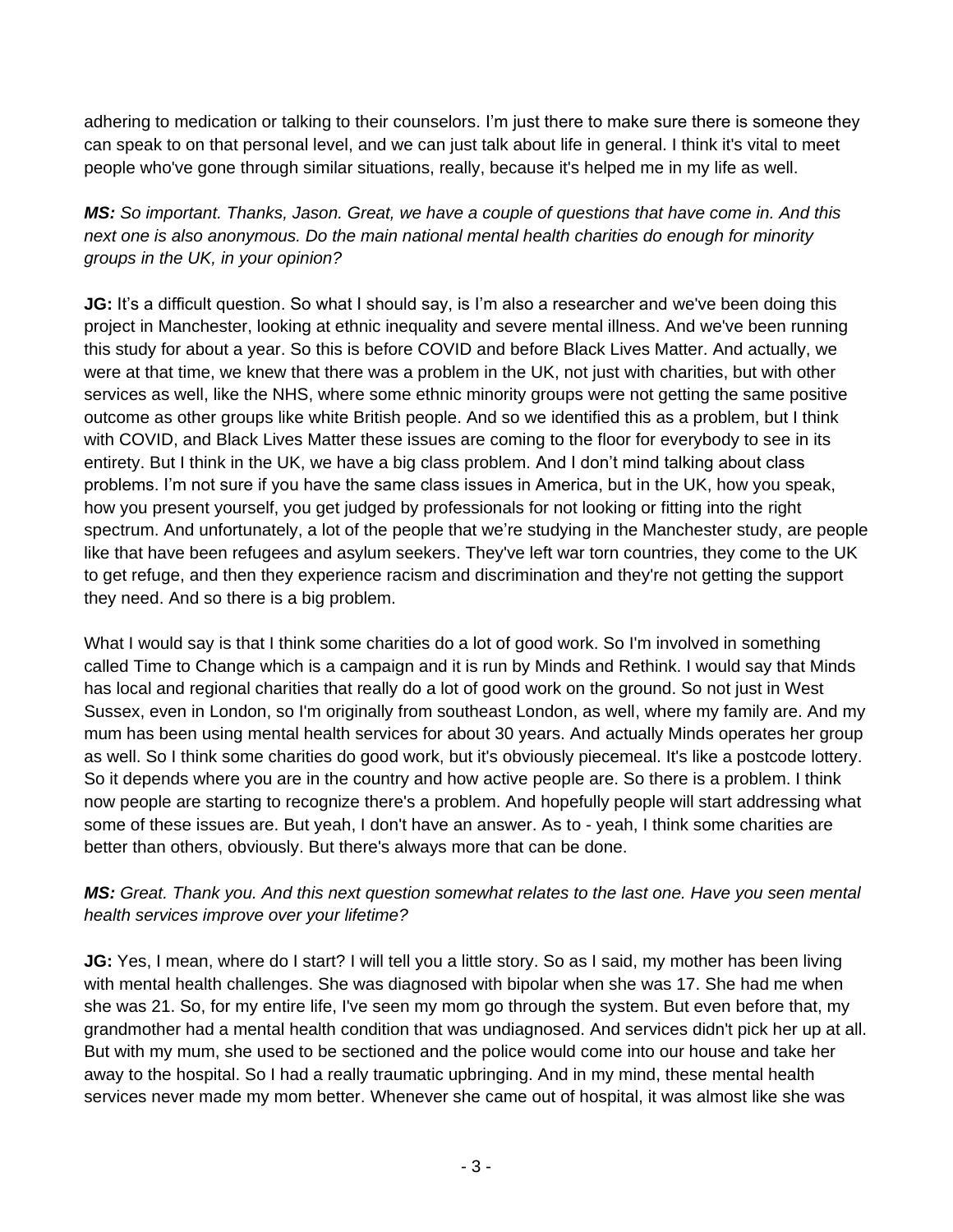worse than when she went in. So obviously, I had this fear of mental health services. And obviously, unfortunately, for myself, I had my own experience when I was 35. But I was lucky, it was quite late. I already had my own identity before I fell into services. My experience has been absolutely positive. And again, it's a bit more complicated. So, I had my first episode in Brazil, which was horrendous. And a second episode in the Czech Republic, where I was in the psychiatric unit. It was kind of like groundhog day; you wake up, they put you to sleep, you wake up. It's a real mess. So by the time I got into the UK system, actually because I could speak English maybe and because of the way I talk and present myself, I actually got the help and assistance that I needed. I was out of the hospital within ten days and got three years of support from early intervention and that really helped me to grow as an individual and be confident in my own identity and not shy away from speaking about mental health as well.

So, I think services have improved a lot. As I said before, in the NHS, they're employing loads of peer support workers. So I think in our trust, we've got about 37, across the county, and they're always recruiting. So now most of the jobs, they require you to have lived experience in mental health. So that's been really vital. I think services will continue to change. Hopefully, we get to the point where we don't have to be feel ashamed, I guess, or embarrassed or feel that we have something to hide in terms of our mental health experiences.

*MS: This next question, I think you talked a little bit about this in your initial talk. But for those who are not familiar with psychosis, can you talk a little bit more about recognizing what that looks like when someone's having an episode?*

**JG:** Yeah, my wife would probably be the best judge of this actually. She's like my sense checker; I always think I'm fine. But she's the one that tells me Jason you're off-kilter. I recognize my symptoms mostly with sleep.

That's when I know I'm going to be off kilter, if I'm not sleeping. Another thing is that if I'm not taking care of my hygiene, so if I'm not shaving or washing, and I start feeling like I'm just fed up about life: feeling dejected, not feeling connected to people. I stop talking to people, I stop phoning people, and stop connecting with others. And then it gets a bit more real. So maybe I start hearing things. I'll be walking down the street and think this person is talking to me, and it comes out of nowhere. But luckily, as I said, my first three episodes were really traumatic. I've had a couple of blips, so I've had kind of ups and downs. But usually I notice how to catch it before it gets too severe. So, it's not an easy road to live with these experiences. But as I said, I think once you understand what the signs and symptoms are, you can then mitigate them and do something about it.

### *MS: Okay, thank you. Can you walk us through your day and tell us what that looks like?*

**JG:** I can tell you what I did today. I cycled to work, and I love cycling. That's me time. I get to work in our community, but it's basically an office, it's like a big, big house with different services. But because of COVID, most of the team works remotely. So I go in because I need to get out of my flat. I like going to an office. I turn on my emails, usually I get a few emails from different people.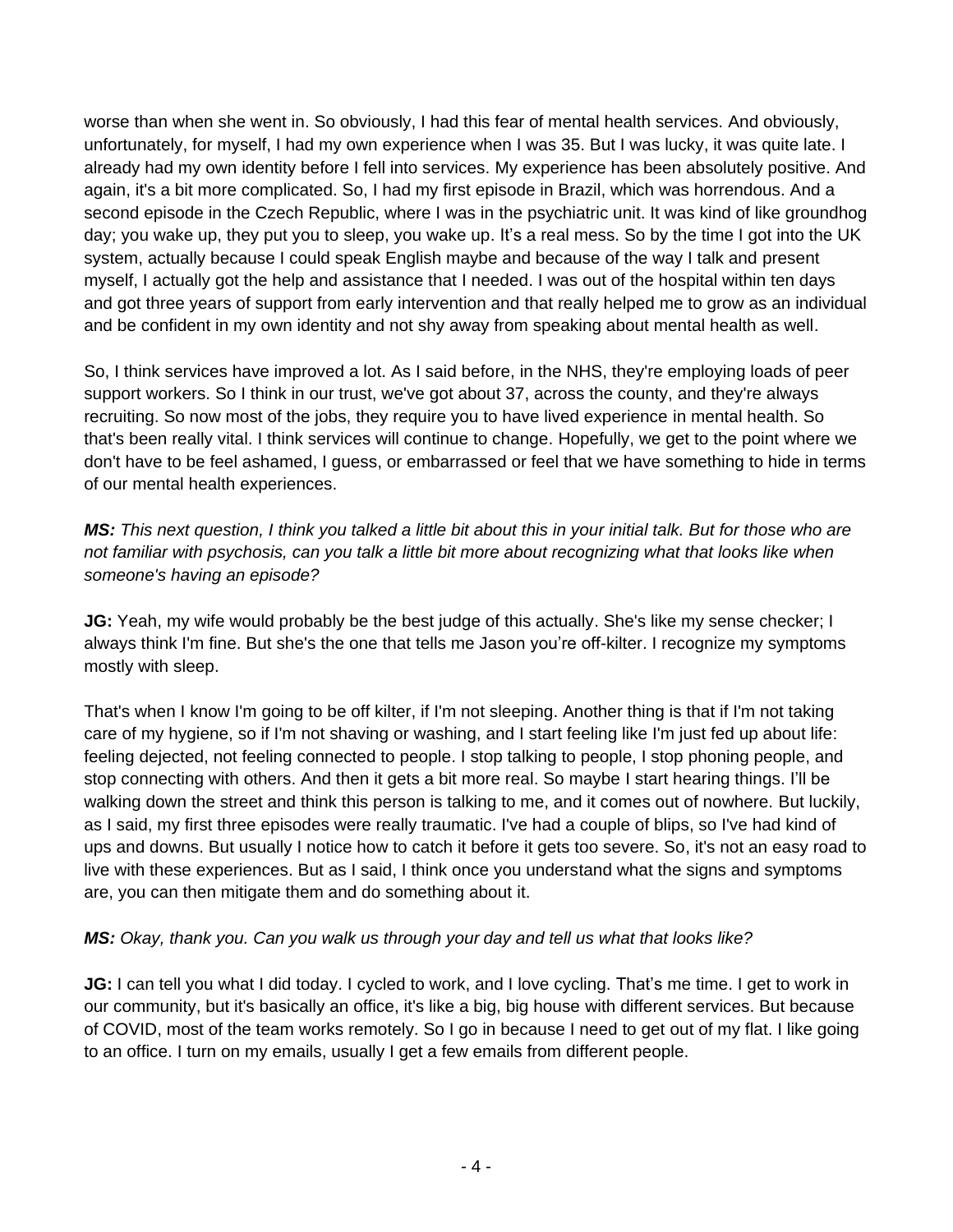At 10 am, we have our zoning meeting. So that's where we discuss all of the cases. We discuss any new referrals. For today, we had a referral, quite a sad one, I won't go into too much detail, but they used to work for the NHS, and they had a psychotic episode. So I mean, this is real even for people that work in these services, so we were discussing that case, and then we discuss anybody that's in the hospital, and they have to do assessments. So they have to, and again, this is the most probably the saddest part of the job is they have to assess whether somebody actually had a psychotic episode or not. So sometimes people present with loads of other conditions, like severe depression or a bit of mania, but if it's not psychosis, then we can't take them on board. After that, then they have this traffic light system, where they have people in red and blue and green and then discuss what's going on for these people. And at the end of the talk, we discuss any other business, so that's a really intense hour with the whole team and we do that by skype.

After that, I then have a one to one with one of the nurses and they were just talking me through, their caseload and telling me about different people that are on their caseload and some of the stuff that's going with on them. I was trying to explain to them what I could do to offer help and give some suggestions. In the afternoon, there's a massive network. I'm sure in the US, there must be something similar. In the UK, we have loads of network and all of the early intervention services in the south of England are part of a network. So today we had a lecturer and it was actually a researcher from Australia. She collaborated with researchers from Canada. And they were talking about the impacts of COVID on early intervention in psychosis, because, unfortunately, services are now starting to see a massive uptake in people experiencing first episodes. So that was quite an interesting discussion.

Most of my day is basically spent online. I've been listening to zoom, we're having conversations and chatting away really, but I'm always the person in the office. The receptionist is in there as well. And I have to pick up certain things like today, we had medication dropped into the office as well. And I have to kind of make sure it goes to the right person. So it is quite, it helps me to kind of feel like I'm actually doing something.

Moving forward, it's a bit unfortunate because we thought we were coming out of COVID. And it feels that we're getting back into a second wave. Who knows, because we really need to get back to having groups and activities for people. Because I think fundamentally, even myself, all of my activities or my social wellbeing and things that I used to do they don't exist anymore. And I thought that people on our caseload, they're probably really missing out from that social interaction. So it's about trying to understand how we're going to work digitally, but also have that human element as well. So that's, that's the kind of in a nutshell, and then the cycle home. I live by the sea. So it's a really nice place to live.

*MS: That's great. Thank you. We actually received a couple questions about COVID. So I think I think that answered both of those. But if you have anything to add, someone had asked how has your work changed since COVID? Which I think you answered, but if you want to add any thoughts there?*

**JG:** Yeah, I suppose the biggest change is that everything is online. And it's funny, because before COVID hit, our trust they were trying to do digital interventions. And everybody was hesitant, everyone was like, no, that's never gonna work. It's never gonna work. And what they found is for those that can